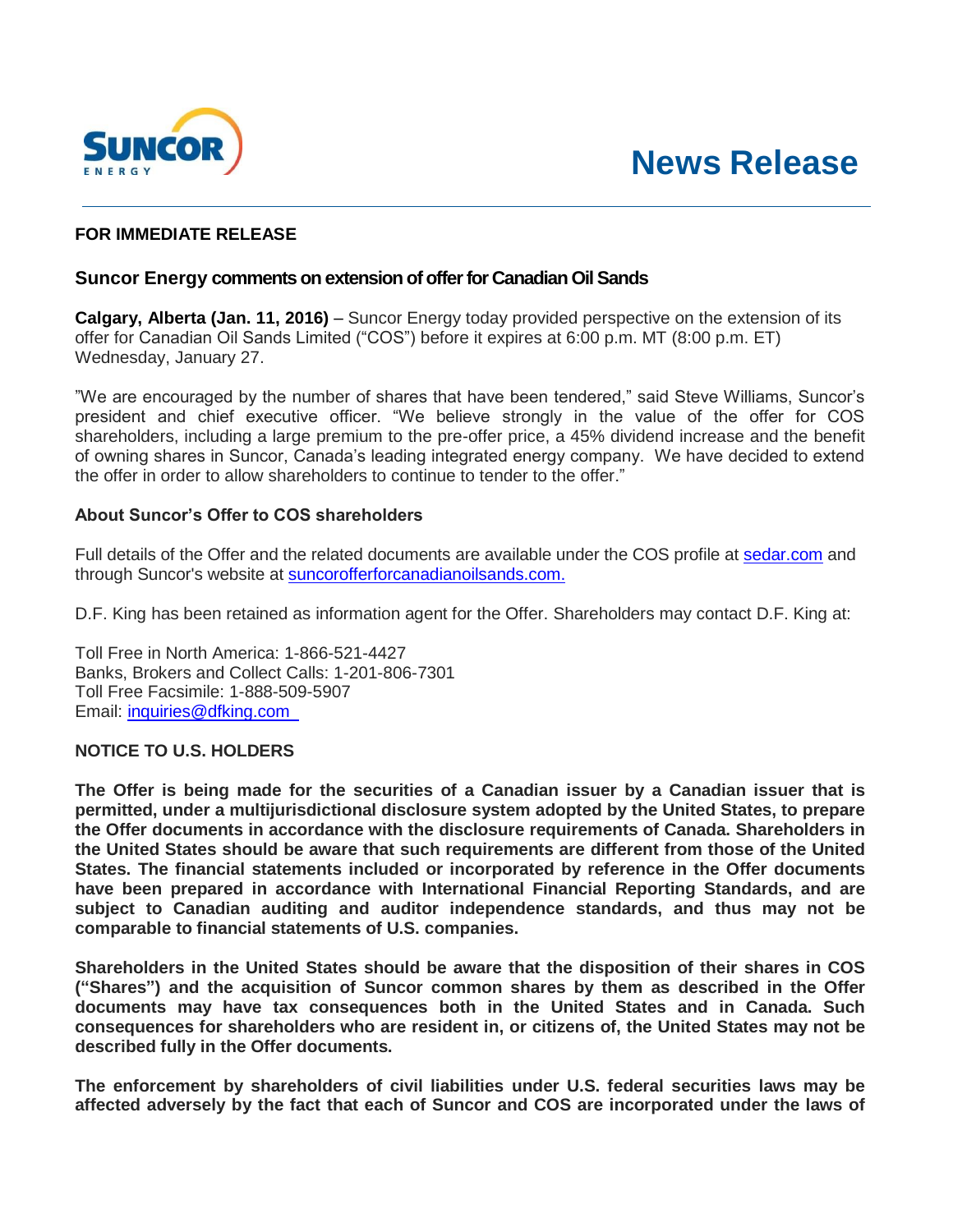**Canada, that some or all of their respective officers and directors may be residents of a foreign country, that some or all of the experts named in the Offer documents may be residents of a foreign country and that all or a substantial portion of the assets of Suncor and COS and said persons may be located outside the United States.**

**THE SUNCOR COMMON SHARES OFFERED AS CONSIDERATION IN THE OFFER DOCUMENTS HAVE NOT BEEN APPROVED OR DISAPPROVED BY THE UNITED STATES SECURITIES AND EXCHANGE COMMISSION ("SEC") OR ANY U.S. STATE SECURITIES COMMISSION NOR HAS THE SEC OR ANY U.S. STATE SECURITIES COMMISSION PASSED UPON THE ACCURACY OR ADEQUACY OF THE OFFER AND CIRCULAR. ANY REPRESENTATION TO THE CONTRARY IS A CRIMINAL OFFENSE.**

**Shareholders should be aware that, during the period of the Offer, Suncor or its affiliates, directly or indirectly, may bid for or make purchases of Suncor common shares or Shares, or certain related securities, as permitted by applicable law or regulations of the United States, Canada or its provinces or territories.**

**On October 5, 2015 Suncor filed a registration statement on Form F-80, as amended from time to time, which includes the documents related to the Offer, with the SEC in respect of the Offer. This news release is not a substitute for such registration statement or any other documents that Suncor has filed or may file with the SEC or send to shareholders in connection with the Offer. INVESTORS AND SHAREHOLDERS ARE URGED TO READ THE REGISTRATION STATEMENT ON FORM F-80, AS IT MAY BE AMENDED FROM TIME TO TIME, AND ALL OTHER RELEVANT DOCUMENTS FILED OR TO BE FILED WITH THE SEC IN CONNECTION WITH THE OFFER AS THEY BECOME AVAILABLE, AS WELL AS ANY AMENDMENTS OR SUPPLEMENTS TO THOSE DOCUMENTS, BECAUSE THEY CONTAIN OR WILL CONTAIN IMPORTANT INFORMATION. You will be able to obtain a free copy of the registration statement on Form F-80, as well as other filings containing information about Suncor, at the SEC's website (**[www.sec.gov](http://www.sec.gov/)**)**.

### **Forward-Looking Statements**

This news release contains certain "forward-looking statements" within the meaning of the *United States Private Securities Litigation Reform Act of 1995* and "forward-looking information" within the meaning of applicable Canadian securities legislation (collectively, "forward-looking statements"), including statements about: the value of the offer for COS shareholders, including a large premium to the pre-offer price, a 45% dividend increase and the benefit of owning shares in Suncor, Canada's leading integrated energy company, all of which are based on Suncor's current expectations, estimates, projections and assumptions that were made by Suncor in light of its experience and its perception of historical trends. Forward-looking statements are not guarantees of future performance and involve a number of risks and uncertainties, some that are similar to other oil and gas companies and some that are unique to Suncor. Users of this information are cautioned that actual results may differ materially as a result of, among other things, assumptions regarding expected synergies and reduced operating expenditures; volatility of and assumptions regarding oil and gas prices; assumptions regarding timing of commissioning and start-up of capital projects; fluctuations in currency and interest rates; product supply and demand; market competition; risks inherent in marketing operations (including credit risks); imprecision of production and reserves estimates and estimates of recoverable quantities of oil, natural gas and liquids from Suncor's properties; the ability to access external sources of debt and equity capital; the timing and the costs of well and pipeline construction; assumptions regarding the timely receipt of regulatory and other approvals; the ability to secure adequate product transportation; changes in royalty, tax, environmental and other laws or regulations or the interpretations of such laws or regulations; applicable